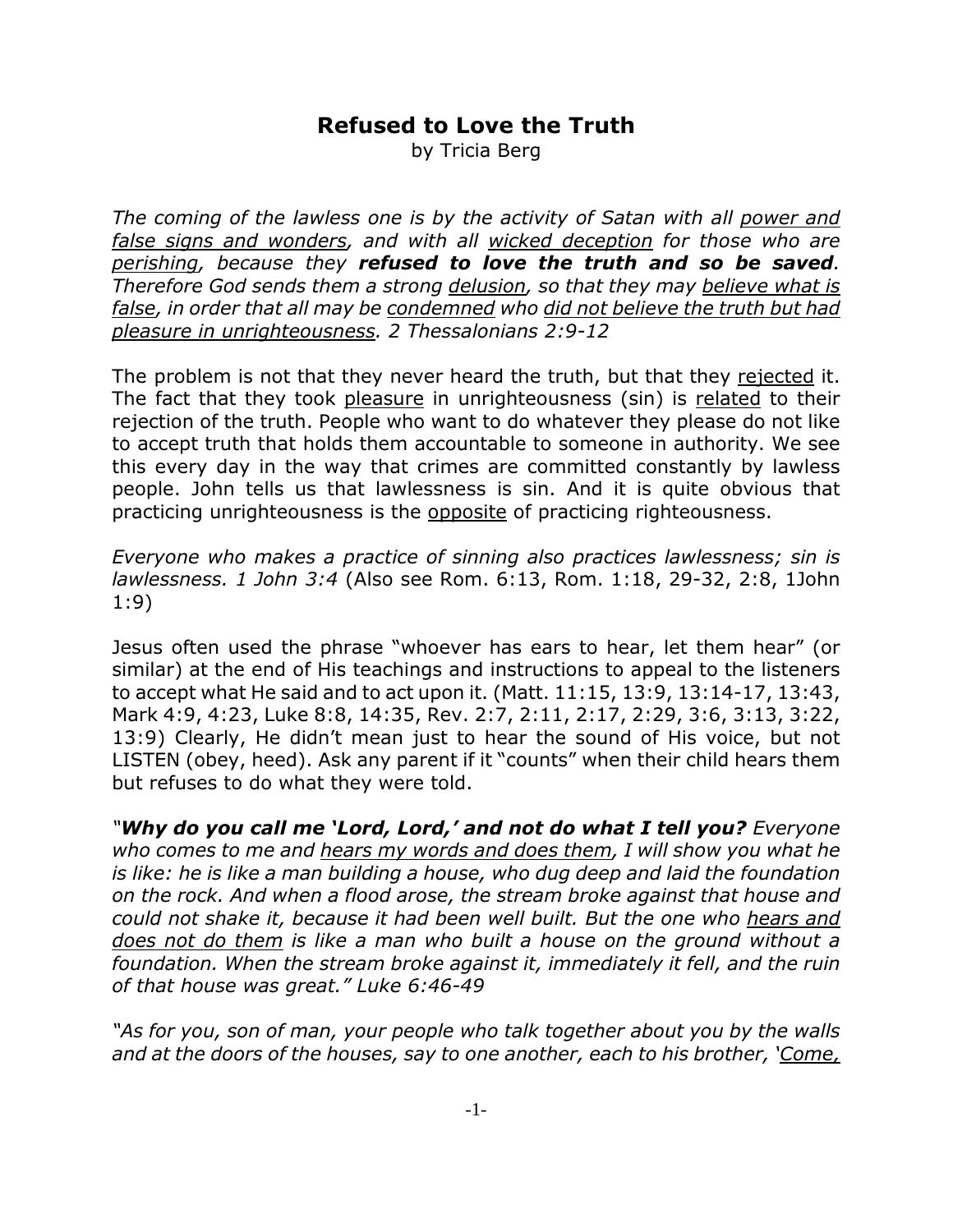*and hear what the word is that comes from the LORD.' And they come to you as people come, and they sit before you as my people, and they hear what you say but they will not do it; for with passionate talk in their mouths they act; their heart is set on their gain. And behold, you are to them like one who sings passionate songs with a beautiful voice and plays well on an instrument, for they hear what you say, but they will not do it. When this comes—and come it will!—then they will know that a prophet has been among them." Ezekiel 33:30-33*

*To whom shall I speak and give warning, that they may hear? Behold, their ears are uncircumcised, they cannot listen; behold, the word of the LORD is to them an object of scorn; they take no pleasure in it. Jeremiah 6:10*

Notice that the passage at the top separates people from one another based upon authenticity. We're revealing who we ARE by what we LOVE, and by what we DO because of that love. The children of God love Him (as well as others who love HIM and His ways), and the "children of the devil" love sin, evil and lies, and they hate the true children of God. (John 1:12-13, John 13:34-35, 15:9-17, 15:18-21, 1John 3:1-10, 23-24, 4:5-6, 5:2-3, John 8:44, Gal. 6:7-9, Rom. 2:6-11, 8:13, 1Pet. 1:6-9, Matt. 5:10-12, Luke 6:26, 1Pet. 4:14, 2Cor. 5:14-15)

*For my thoughts are not your thoughts, neither are your ways my ways, declares the LORD. For as the heavens are higher than the earth, so are my ways higher than your ways and my thoughts than your thoughts. Isaiah 55:8-9*

*For to set the mind on the flesh is death, but to set the mind on the Spirit is life and peace. For the mind that is set on the flesh is hostile to God, for it does not submit to God's law; indeed, it cannot. Those who are in the flesh cannot please God. You, however, are not in the flesh but in the Spirit, if in fact the Spirit of God dwells in you. Anyone who does not have the Spirit of Christ does not belong to him. Romans 8:6-9*

*And we know that for those who love God all things work together for good, for those who are called according to his purpose. Romans 8:28* (Also see John 14:15-26, 15:8-17, 1Thess. 4:1-8, Rev. 2:5, 16, 21-23, 3:4-6, 19)

Those who love lies will receive more lies to love. (Matt. 12:33-37, Psa. 28:3-5, Isa. 30:9-11, 1Kings 22:23) This goes according to "with the measure you use." Those who receive the truth and put it to use will be given more truth. (Luke 11:9-13, Jam. 1:5-27, Matt. 5:6) (And love goes hand in hand with the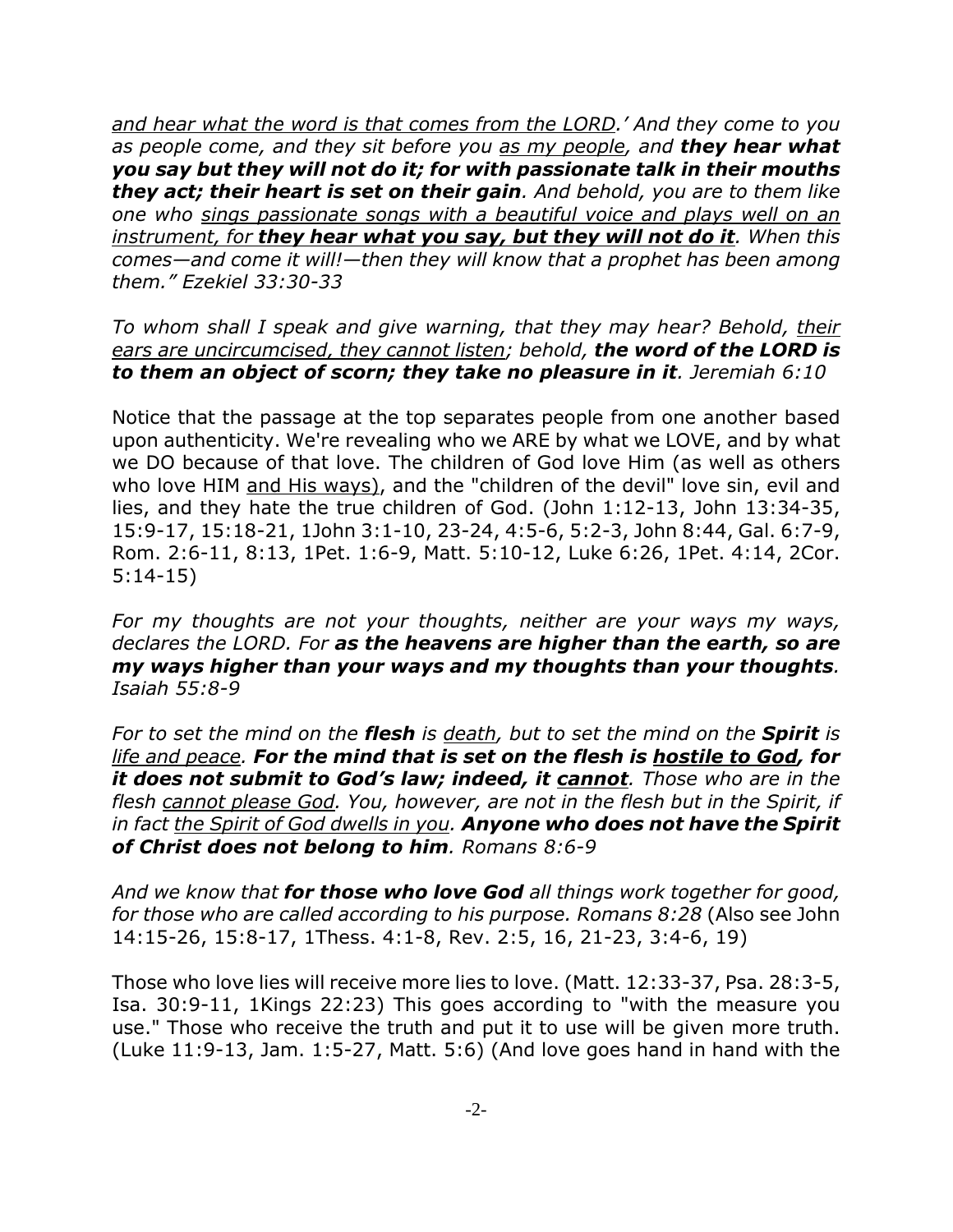truth, not with hate. Eph. 4:15-5:32, 1Cor. 13:1-3, Heb. 13:13-16, Jam. 2:13- 26, 1John 3:16-18)

*Ah, you who hide deep from the LORD your counsel, whose deeds are in the dark, and who say, "Who sees us? Who knows us?" You turn things upside down! Shall the potter be regarded as the clay, that the thing made should say of its maker, "He did not make me"; or the thing formed say of him who formed it, "He has no understanding"? Isaiah 29:15-16*

*"Woe to him who strives with him who formed him, a pot among earthen pots! Does the clay say to him who forms it, 'What are you making?' or 'Your work has no handles'? Woe to him who says to a father, 'What are you begetting?' or to a woman, 'With what are you in labor?'" Isaiah 45:9-10*

For those who reject God's truth, even what "light" (John 8:12) they have received will be taken from them. (Matt. 13:12) Jesus is the Truth, the Way and the Life. No one comes to the Father except through Him. (John 14:6) Those who put their faith into practice, using what they have, will have stronger faith for it. (Jam. 1:2-4, Mark 4:13-25, Matt. 25:29) Those who don't care about heavenly things have their minds set on the flesh. They invest all they receive in this temporary world instead of heaven. (Rom. 8:5-8, Col. 3, Luke 16:9-13, 12:32-48)

*And when a great crowd was gathering and people from town after town came to him, he said in a parable, "A sower went out to sow his seed. And as he sowed, some fell along the path and was trampled underfoot, and the birds of the air devoured it. And some fell on the rock, and as it grew up, it withered away, because it had no moisture. And some fell among thorns, and the thorns grew up with it and choked it. And some fell into good soil and grew and yielded a hundredfold." As he said these things, he called out, "He who has ears to hear, let him hear." And when his disciples asked him what this parable meant, he said, "To you it has been given to know the secrets of the kingdom of God, but for others they are in parables, so that 'seeing they may not see, and hearing they may not understand.' Now the parable is this: The seed is the word of God. The ones along the path are those who have heard; then the devil comes and takes away the word from their hearts, so that they may not believe and be saved. And the ones on the rock are those who, when they hear the word, receive it with joy. But these have no root; they believe for a while, and in time of testing fall away. And as for what fell among the thorns, they are those who hear, but as they go on their way they are choked by the cares and riches and pleasures of life, and their fruit does not mature. As for that in the good soil, they are those who, hearing the word, hold it fast in an*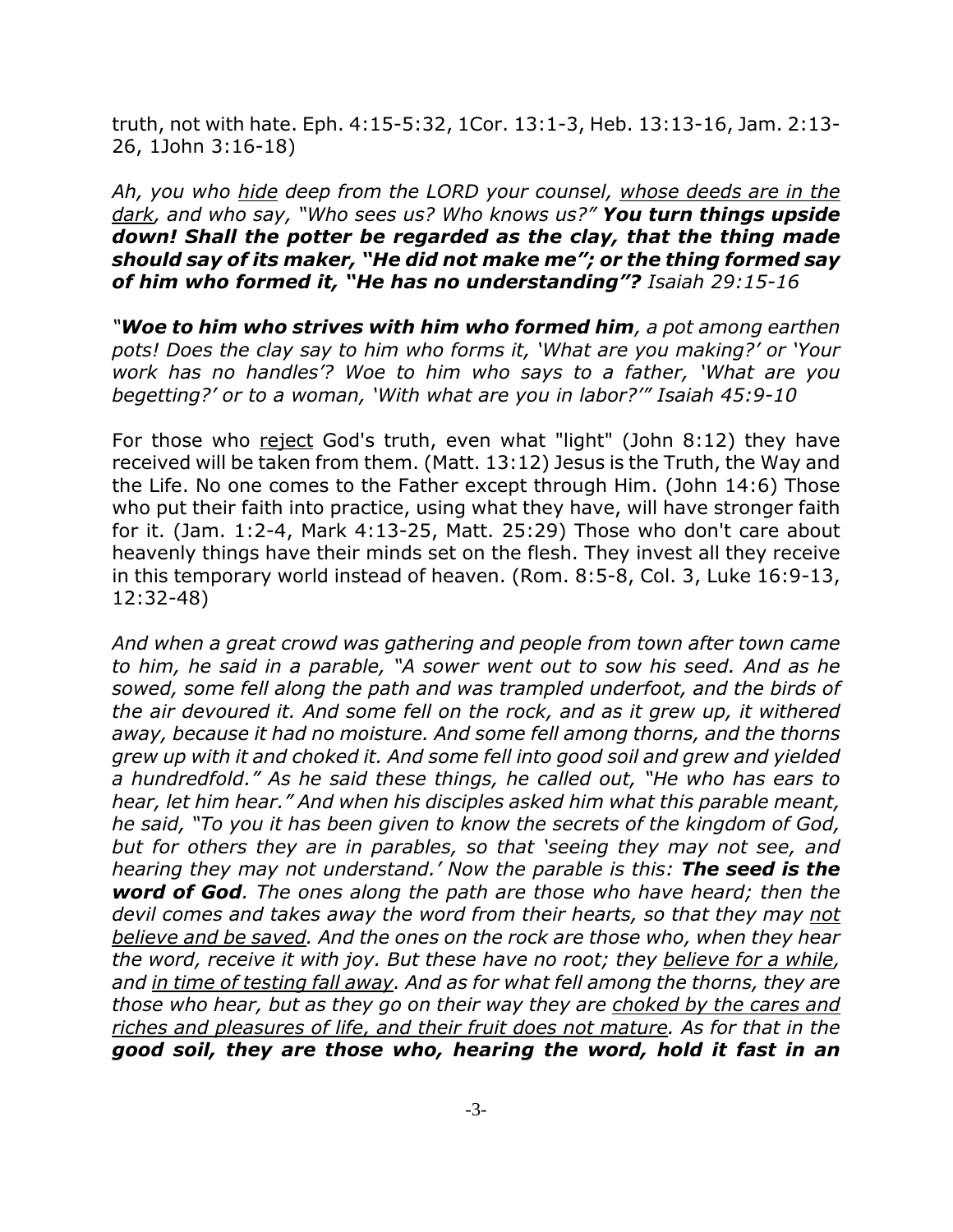*honest and good heart, and bear fruit with patience. No one after lighting a lamp covers it with a jar or puts it under a bed, but puts it on a stand, so that those who enter may see the light. For nothing is hidden that will not be made manifest, nor is anything secret that will not be known and come to light. Take care then how you hear, for to the one who has, more will be given, and from the one who has not, even what he thinks that he has will be taken away." Then his mother and his brothers came to him, but they could not reach him because of the crowd. And he was told, "Your mother and your brothers are standing outside, desiring to see you." But he answered them, "My mother and my brothers are those who hear the word of God and do it." Luke 8:4-21*

There are many examples given throughout the New Testament teaching us that we are expected to value eternal life more than this world. (1John 2:15-17, Heb. 12:15-17, Matt. 6:19-21, Matt. 10:26-42, Rev. 12:10-12) No one can serve two masters (God and money). (Matt. 6:24, Gal. 6:7-9) The broad path is wide and easy but leads to death. (Matt. 7:13-14) Those who hide their lamps under a bushel take the chance they might extinguish them at worst, and at best, lose rewards that could have been their eternally had they only held the light high for others to find their way to our Savior; and salt that is no longer salty is useless and thrown out. (Matt. 5:13-16, Eph. 4:30, 1Thess. 5:19, Heb. 3:12-15, Matt. 25:1-13) Trees that bear bad fruit are cut down and burned. (Matt. 3:7-12, 7:15-29, Gal. 5:13-25) Branches that do not bear fruit are cut off and burned. (John 15:1-17) Bad fish caught in the net are thrown out. (Matt. 13:47-50) Run a good, disciplined, self-controlled race. (1Cor. 9:24- 10:13, Heb. 12:1-17, 1Cor. 6:9-20, 2Tim. 2:4-5) Overcome (a verb) by the power of the Holy Spirit (by yielding to His control). (Rom. 8:13-19, Rom. 6, Titus 2:11-3:8, 1John 1:10-2:6, 3:1-10, Rev. 2-3, 21:7-8, Luke 20:34-36, Rev. 20:4-6, 2Tim. 2:3-7, 1Cor. 15:22-23, 33-34, 51-53, 1Thess. 4:16-18, 1John 2:26-29)

Getting back to the passage at the top—if we want to be sure that we are not among those deceived (if we are alive at the time these things come to pass), we need to KNOW our God personally, according to the TRUTH. He's not far away, but IN those who are born of Him. (1Thess. 4:8, Rom. 8:9-11, John 14:16-20, 26, 1Cor. 3:16-17, Gal. 5:16, 2Tim. 1:14, Jam. 4:4-10 - note that God gives more grace to the HUMBLE, but OPPOSES the proud—needless to say, that includes those who are proud OF SIN.) He reveals Himself to us in His word and by the evidence of all He has made. (Heb. 11:1-3, 6, 15-16) To KNOW Him is to LOVE Him. (I guaranty it!) Our time is limited by either the length of our life (which no one has any idea) or the return of Jesus for His own. (Mark 13:35-37) Those who overcome this world by abiding in Jesus (if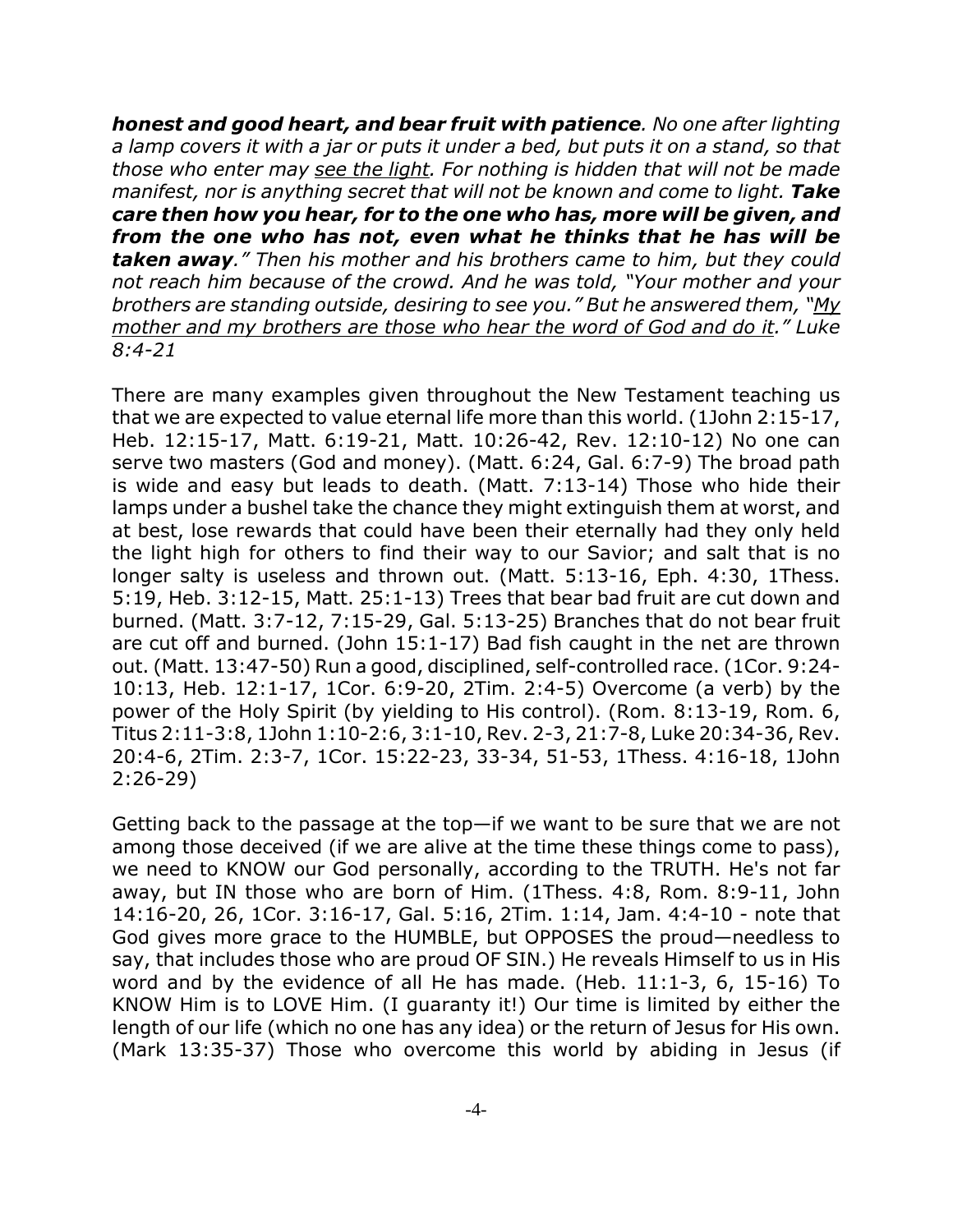necessary, even to the point of being willing to die rather than deny Him by their words or deeds—see the previous paragraph) will not suffer God's wrath.

*"For my people are foolish; they know me not; they are stupid children; they have no understanding. They are 'wise'—in doing evil! But how to do good they know not." Jeremiah 4:22 (Also see Rom. 16:19, 1Cor. 14:20.)*

*For the wrath of God is revealed from heaven against all ungodliness and unrighteousness of men, who by their unrighteousness suppress the truth. For what can be known about God is plain to them, because God has shown it to them. For his invisible attributes, namely, his eternal power and divine nature, have been clearly perceived, ever since the creation of the world, in the things that have been made. So they are without excuse. For although they knew God, they did not honor him as God or give thanks to him, but they became futile in their thinking, and their foolish hearts were darkened. Claiming to be wise, they became fools, and exchanged the glory of the immortal God for images resembling mortal man and birds and animals and creeping things. Therefore God gave them up in the lusts of their hearts to impurity, to the dishonoring of their bodies among themselves, because they exchanged the truth about God for a lie and worshiped and served the creature rather than the Creator, who is blessed forever! Amen. For this reason God gave them up to dishonorable passions. For their women exchanged natural relations for those that are contrary to nature; and the men likewise gave up natural relations with women and were consumed with passion for one another, men committing shameless acts with men and receiving in themselves the due penalty for their error. And since they did not see fit to acknowledge God, God gave them up to a debased mind to do what ought not to be done. They were filled with all manner of unrighteousness, evil, covetousness, malice. They are full of envy, murder, strife, deceit, maliciousness. They are gossips, slanderers, haters of God, insolent, haughty, boastful, inventors of evil, disobedient to parents, foolish, faithless, heartless, ruthless. Though they know God's righteous decree that those who practice such things deserve to die, they not only do them but give approval to those who practice them. Romans 1:18-32*

Notice once again the separation based on whether people love God and the truth, or whether they love evil in these next couple of passages:

*And the LORD said to him, "Pass through the city, through Jerusalem, and put a mark on the foreheads of the men who sigh and groan over all the abominations that are committed in it." And to the others he said in my hearing, "Pass through the city after him, and strike. Your eye shall not spare,*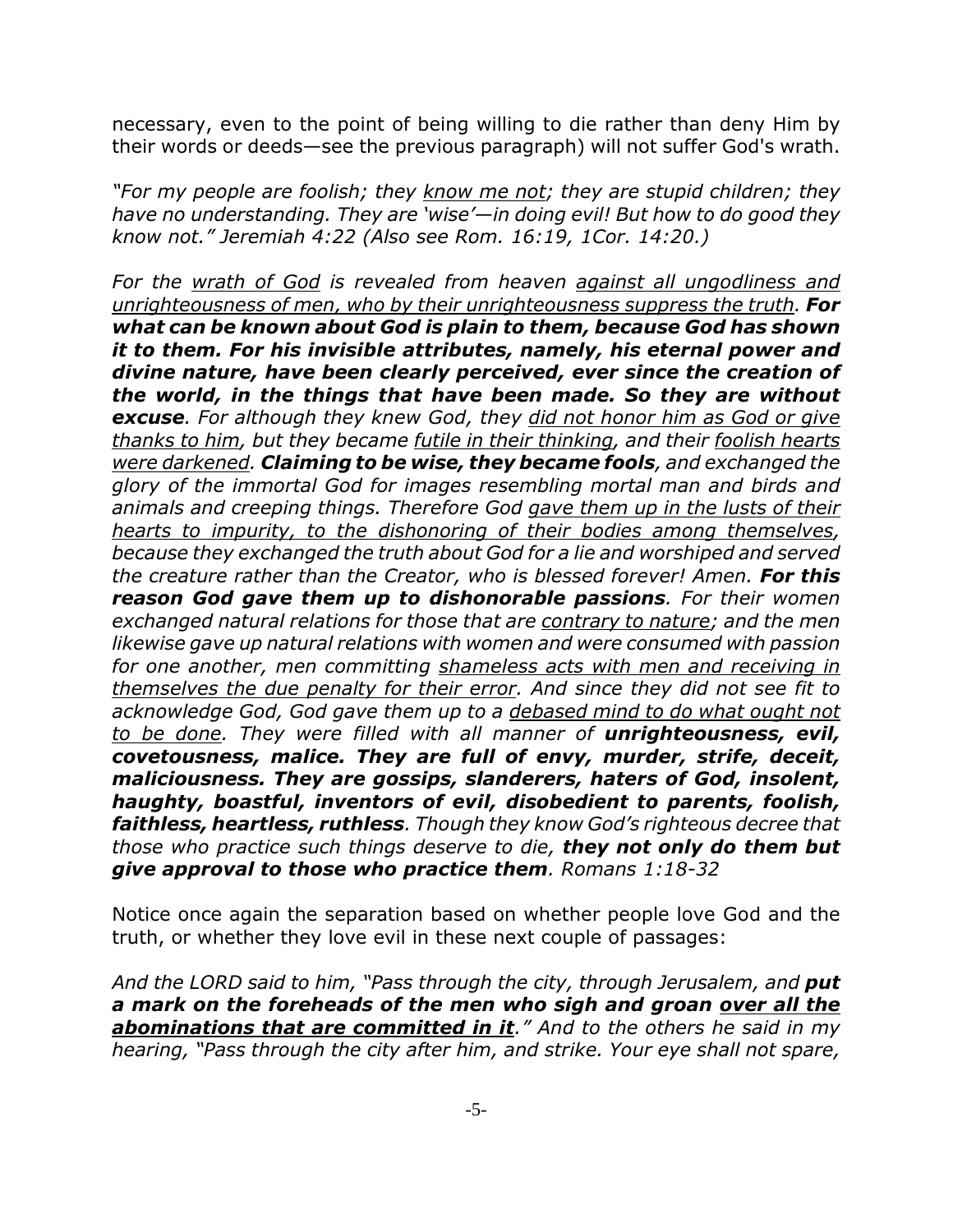*and you shall show no pity. Kill old men outright, young men and maidens, little children and women, but touch no one on whom is the mark. And begin at my sanctuary." So they began with the elders who were before the house. Ezekiel 9:4-6*

*"Your words have been hard against me, says the LORD. But you say, 'How have we spoken against you?' You have said, 'It is vain to serve God. What is the profit of our keeping his charge or of walking as in mourning before the LORD of hosts? And now we call the arrogant blessed. Evildoers not only prosper but they put God to the test and they escape.'" Then those who feared the LORD spoke with one another. The LORD paid attention and heard them, and a book of remembrance was written before him of those who feared the LORD and esteemed his name. "They shall be mine, says the LORD of hosts, in the day when I make up my treasured possession, and I will spare them as a man spares his son who serves him. Then once more you shall see the distinction between the righteous and the wicked, between one who serves God and one who does not serve him. Malachi 3:13-18*

*Do not be unequally yoked with unbelievers. For what partnership has righteousness with lawlessness? Or what fellowship has light with darkness? What accord has Christ with Belial? Or what portion does a believer share with an unbeliever? What agreement has the temple of God with idols? For we are the temple of the living God; as God said, "I will make my dwelling among them and walk among them, and I will be their God, and they shall be my people. Therefore go out from their midst, and be separate from them, says the Lord, and touch no unclean thing; then I will welcome you, and I will be a father to you, and you shall be sons and daughters to me, says the Lord Almighty." Since we have these promises, beloved, let us cleanse ourselves from every defilement of body and spirit, bringing holiness to completion in the fear of God. 2 Corinthians 6:14-7:1* (Also see Heb. 12:14.)

*But you are a chosen race, a royal priesthood, a holy nation, a people for his own possession, that you may proclaim the excellencies of him who called you out of darkness into his marvelous light. Once you were not a people, but now you are God's people; once you had not received mercy, but now you have received mercy. Beloved, I urge you as sojourners and exiles to abstain from the passions of the flesh, which wage war against your soul. Keep your conduct among the Gentiles honorable, so that when they speak against you as evildoers, they may see your good deeds and glorify God on the day of visitation. Be subject for the Lord's sake to every human institution, whether it be to the emperor as supreme, or to governors as sent by him to punish those who do evil and to praise those who do good. For this is the will of God,*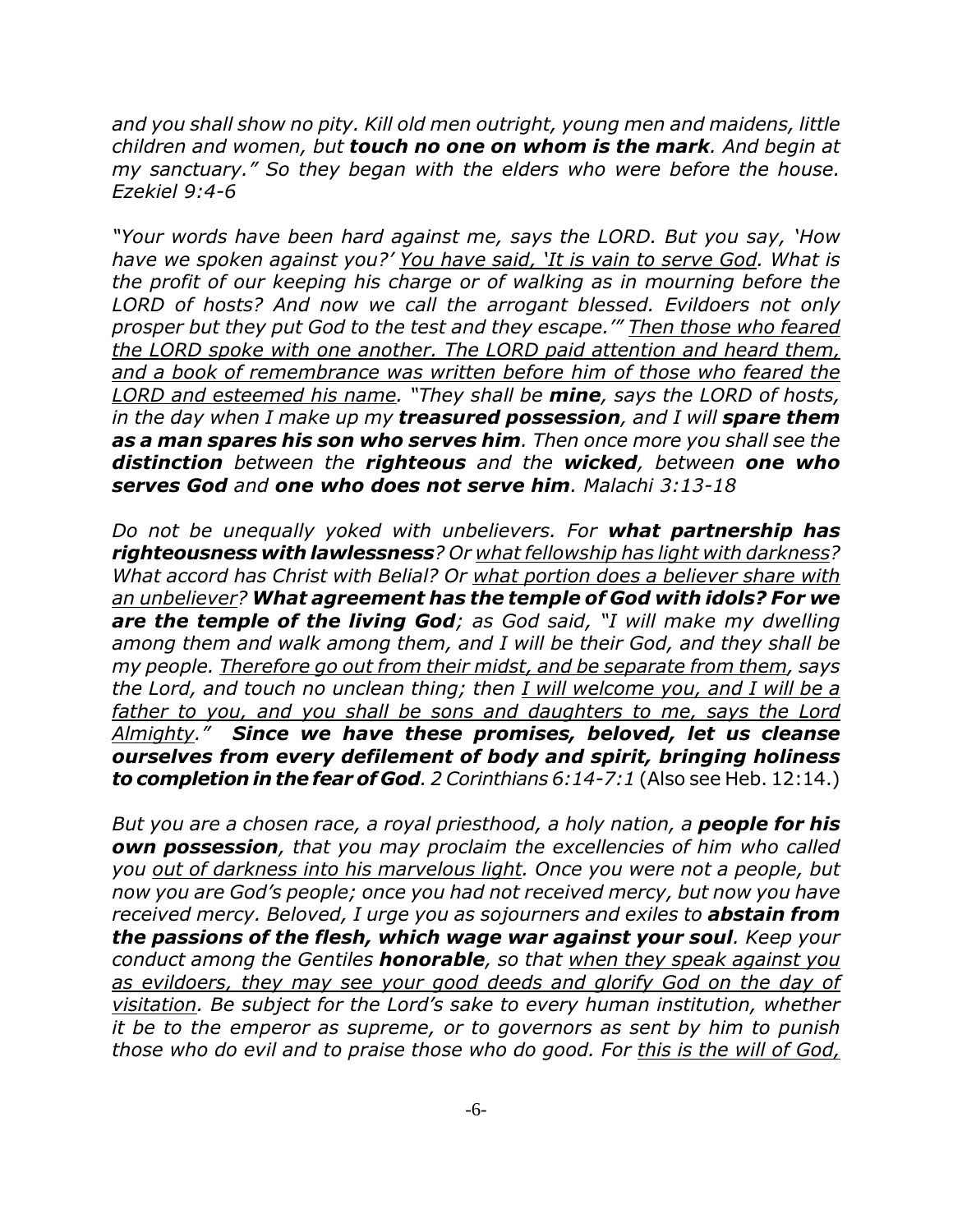*that by doing good you should put to silence the ignorance of foolish people. Live as people who are free, not using your freedom as a cover-up for evil, but living as servants of God. Honor everyone. Love the brotherhood. Fear God. Honor the emperor. Servants, be subject to your masters with all respect, not only to the good and gentle but also to the unjust. For this is a gracious thing, when, mindful of God, one endures sorrows while suffering unjustly. For what credit is it if, when you sin and are beaten for it, you endure? But if when you do good and suffer for it you endure, this is a gracious thing in the sight of God. For to this you have been called, because Christ also suffered for you, leaving you an example, so that you might follow in his steps. He committed no sin, neither was deceit found in his mouth. When he was reviled, he did not revile in return; when he suffered, he did not threaten, but continued entrusting himself to him who judges justly. He himself bore our sins in his body on the tree, that we might die to sin and live to righteousness. By his wounds you have been healed. For you were straying like sheep, but have now returned to the Shepherd and Overseer of your souls. 1 Peter 2:9-25* (Also see Titus 2:14, Eph. 5.)

*And they sang a new song, saying, "Worthy are you to take the scroll and to open its seals, for you were slain, and by your blood you ransomed people for God from every tribe and language and people and nation, and you have made them a kingdom and priests to our God, and they shall reign on the earth." Then I looked, and I heard around the throne and the living creatures and the elders the voice of many angels, numbering myriads of myriads and thousands of thousands, saying with a loud voice, "Worthy is the Lamb who was slain, to receive power and wealth and wisdom and might and honor and glory and blessing!" Revelation 5:9-12*

Here is the full passage including the portion quoted at the top of this article:

*Now concerning the coming of our Lord Jesus Christ and our being gathered together to him, we ask you, brothers, not to be quickly shaken in mind or alarmed, either by a spirit or a spoken word, or a letter seeming to be from us, to the effect that the day of the Lord has come. Let no one deceive you in any way. For that day will not come, unless the rebellion comes first, and the man of lawlessness is revealed, the son of destruction, who opposes and exalts himself against every so-called god or object of worship, so that he takes his seat in the temple of God, proclaiming himself to be God. Do you not remember that when I was still with you I told you these things? And you know what is restraining him now so that he may be revealed in his time. For the mystery of lawlessness is already at work. Only he who now restrains it will do so until he is out of the way. And then the lawless one will be revealed, whom the Lord*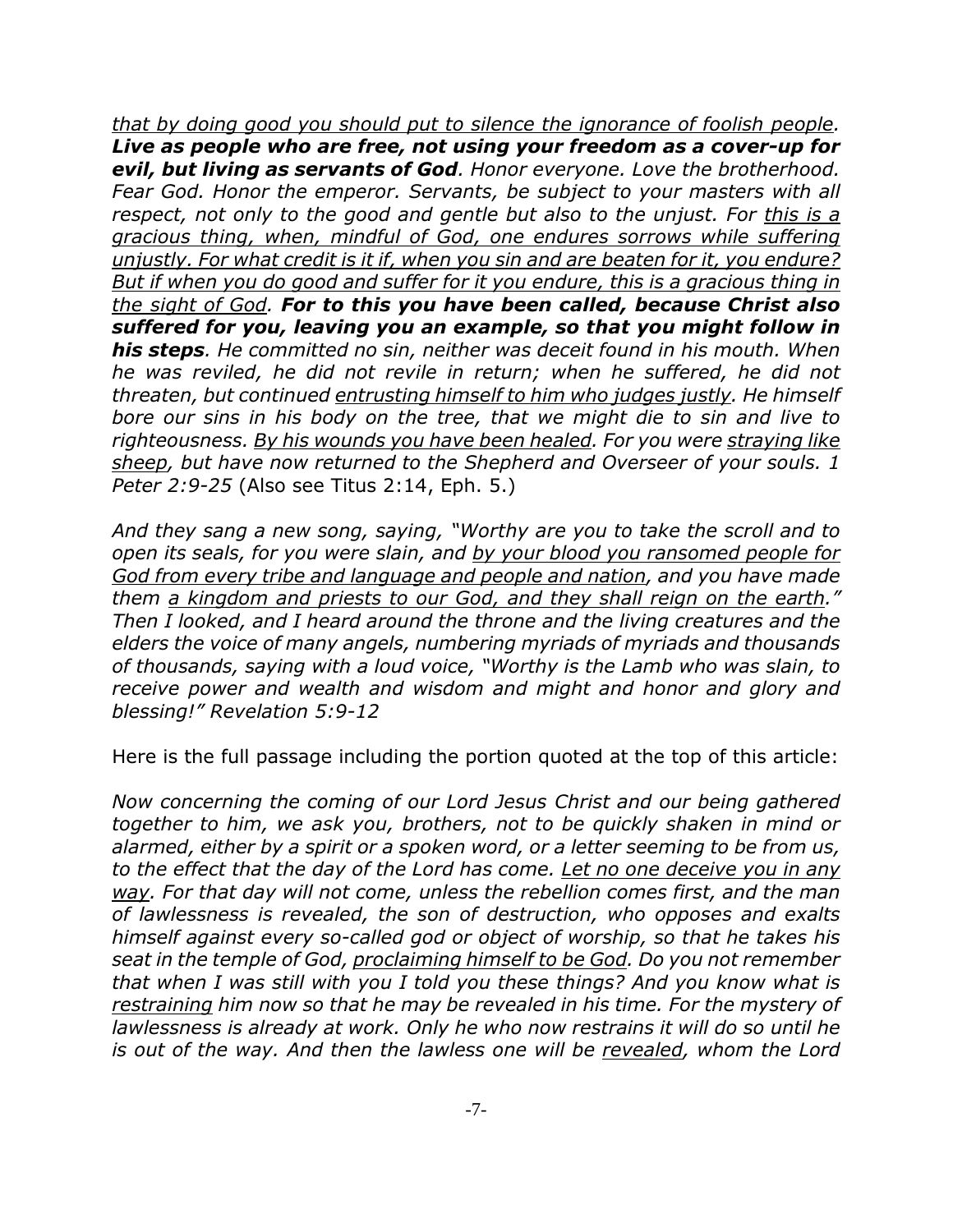*Jesus will kill with the breath of his mouth and bring to nothing by the appearance of his coming. The coming of the lawless one is by the activity of Satan with all power and false signs and wonders, and with all wicked deception for those who are perishing, because they refused to love the truth and so be saved. Therefore God sends them a strong delusion, so that they may believe what is false, in order that all may be condemned who did not believe the truth but had pleasure in unrighteousness. 2 Thessalonians 2:1-12* (Also see Rev. 17:14, 19:11-16.)

*And I saw a beast rising out of the sea, with ten horns and seven heads, with ten diadems on its horns and blasphemous names on its heads. And the beast that I saw was like a leopard; its feet were like a bear's, and its mouth was like a lion's mouth. And to it the dragon gave his power and his throne and great authority. One of its heads seemed to have a mortal wound, but its mortal wound was healed, and the whole earth marveled as they followed the beast. And they worshiped the dragon, for he had given his authority to the beast, and they worshiped the beast, saying, "Who is like the beast, and who can fight against it?" And the beast was given a mouth uttering haughty and blasphemous words, and it was allowed to exercise authority for forty-two months. It opened its mouth to utter blasphemies against God, blaspheming his name and his dwelling, that is, those who dwell in heaven. Also it was allowed to make war on the saints and to conquer them. And authority was given it over every tribe and people and language and nation, and all who dwell on earth will worship it, everyone whose name has not been written before the foundation of the world in the book of life of the Lamb who was slain. If anyone has an ear, let him hear: If anyone is to be taken captive, to captivity he goes; if anyone is to be slain with the sword, with the sword must he be slain. Here is a call for the endurance and faith of the saints. Then I saw another beast rising out of the earth. It had two horns like a lamb and it spoke like a dragon. It exercises all the authority of the first beast in its presence, and makes the earth and its inhabitants worship the first beast, whose mortal wound was healed. It performs great signs, even making fire come down from heaven to earth in front of people, and by the signs that it is allowed to work in the presence of the beast it deceives those who dwell on earth, telling them to make an image for the beast that was wounded by the sword and yet lived. And it was allowed to give breath to the image of the beast, so that the image of the beast might even speak and might cause those who would not worship the image of the beast to be slain. Also it causes all, both small and great, both rich and poor, both free and slave, to be marked on the right hand or the forehead, so that no one can buy or sell unless he has the mark, that is, the name of the beast or the number of its name. This calls for wisdom: let the one who has*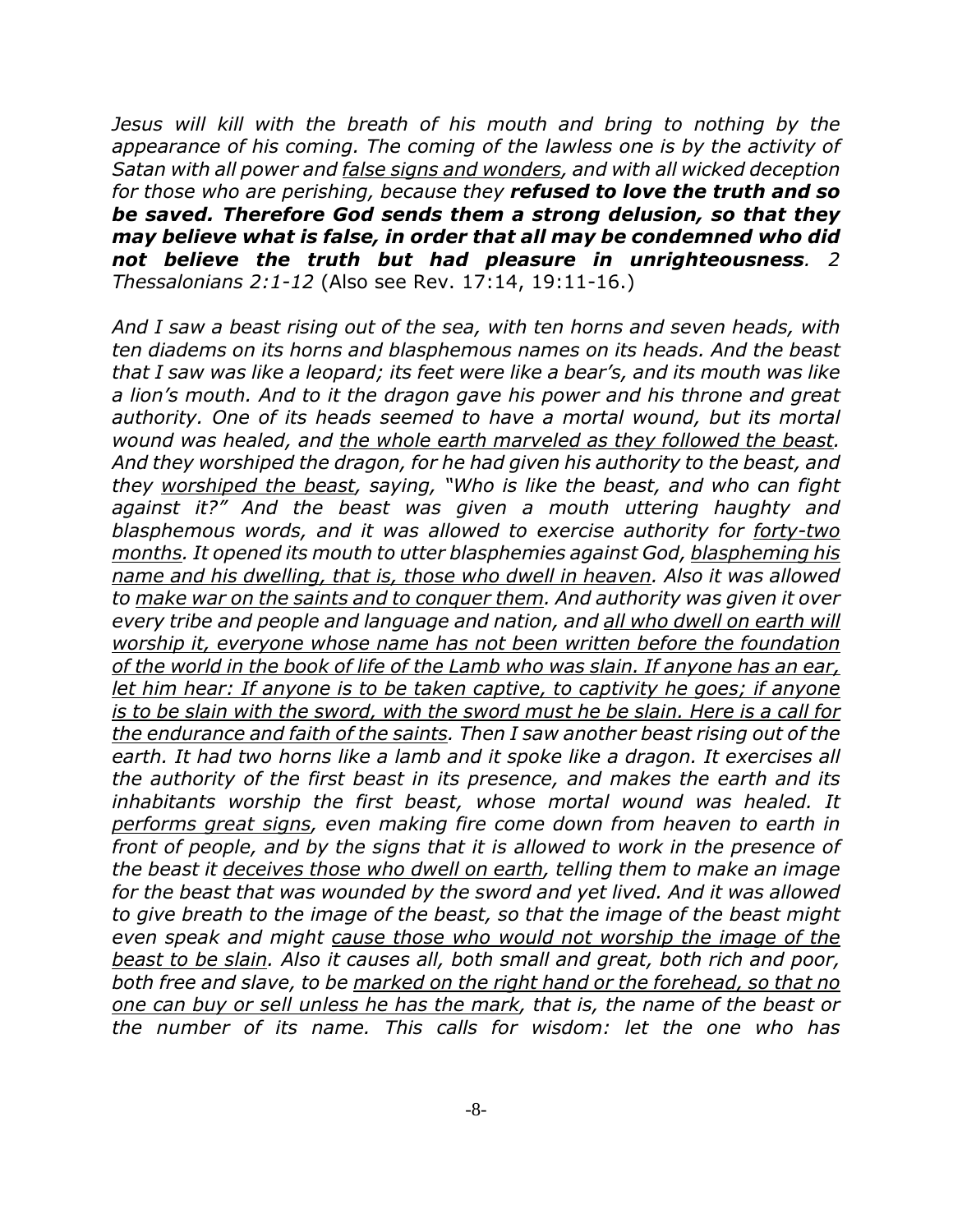*understanding calculate the number of the beast, for it is the number of a man, and his number is 666. Revelation 13:1-18*

*And another angel, a third, followed them, saying with a loud voice, "If anyone worships the beast and its image and receives a mark on his forehead or on his hand, he also will drink the wine of God's wrath, poured full strength into the cup of his anger, and he will be tormented with fire and sulfur in the presence of the holy angels and in the presence of the Lamb. And the smoke of their torment goes up forever and ever, and they have no rest, day or night, these worshipers of the beast and its image, and whoever receives the mark of its name." Here is a call for the endurance of the saints, those who keep the commandments of God and their faith in Jesus. And I heard a voice from heaven saying, "Write this: Blessed are the dead who die in the Lord from now on." "Blessed indeed," says the Spirit, "that they may rest from their labors, for their deeds follow them!" Revelation 14:9-13*

Below is a foreshadow for us to learn from. (1Cor. 10:1-13) We have free will to choose whether to obey God or not, whether to follow Jesus or not. (Mark 4:3-25) We must confirm our calling by acting upon it (2Pet. 1:10-11, 3:13- 18), just like the apostles did when called (Matt. 4:18-22, 9:9, 10:38, 16:24), and also, in a similar way to how the tribes of Israel followed Joshua (a type of Jesus) into the promised land (a type of the Kingdom of God.) Jesus' sheep hear His voice AND follow Him. Those who have the faith of Abraham walk in his steps of faith. (Rom. 4:12, 2:28-29, Gal. 3:28-29, Heb. 11:8-10, Jam. 2:18-26) It's not about "earning" salvation—it's about showing that the professed faith is REAL.

*"And if it is evil in your eyes to serve the LORD, choose this day whom you will serve, whether the gods your fathers served in the region beyond the River, or the gods of the Amorites in whose land you dwell. But as for me and my house, we will serve the LORD." Joshua 24:15*

*So the Jews gathered around him and said to him, "How long will you keep us in suspense? If you are the Christ, tell us plainly." Jesus answered them, "I told you, and you do not believe. The works that I do in my Father's name bear witness about me, but you do not believe because you are not among my sheep. My sheep hear my voice, and I know them, and they follow me. John 10:24-27*

*So Jesus said to the Jews who had believed him, "If you abide in my word, you are truly my disciples, and you will know the truth, and the truth*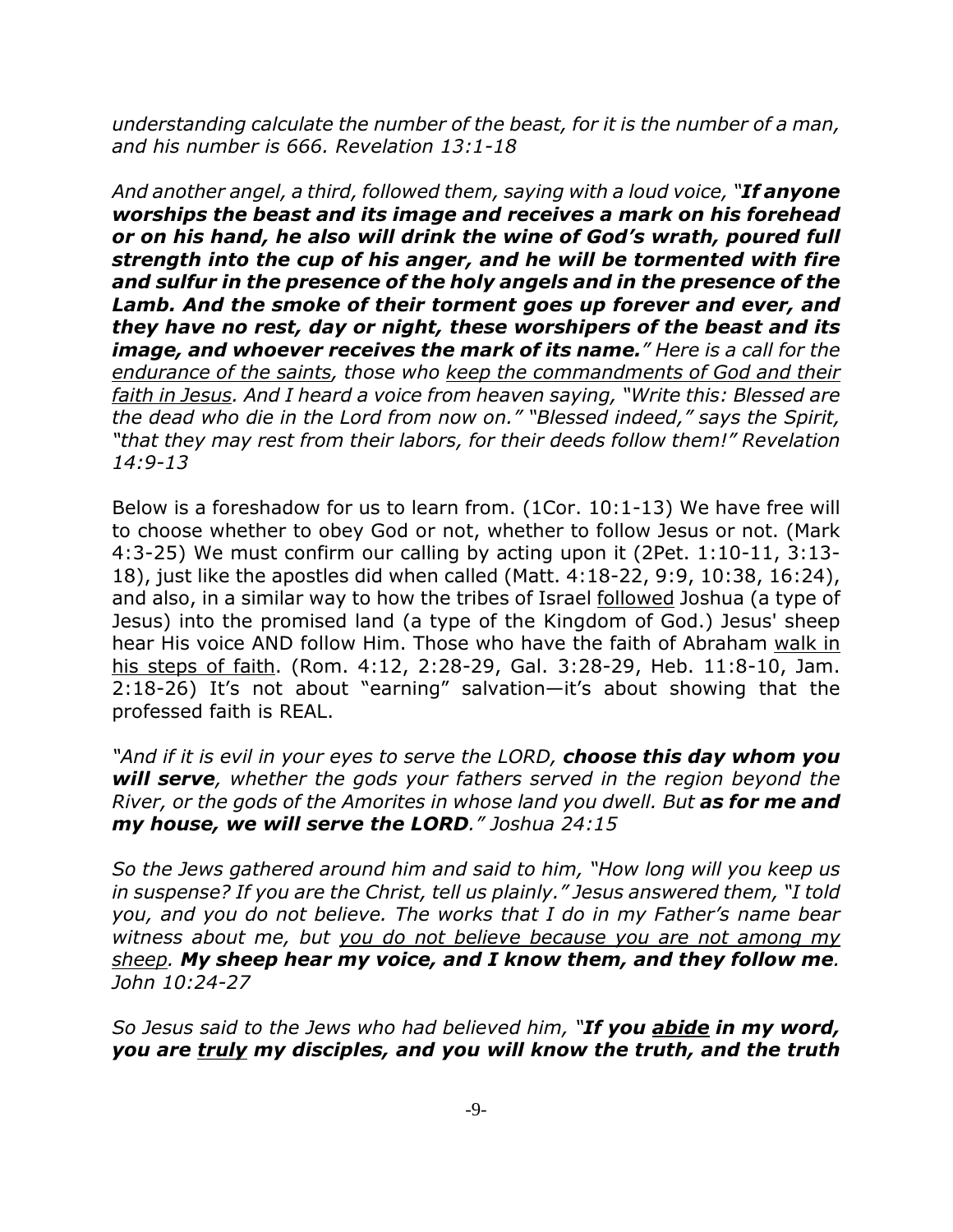*will set you free." They answered him, "We are offspring of Abraham and have never been enslaved to anyone. How is it that you say, 'You will become free'?" Jesus answered them, "Truly, truly, I say to you, everyone who practices sin is a slave to sin. The slave does not remain in the house forever; the son remains forever. So if the Son sets you free, you will be free indeed. I know that you are offspring of Abraham; yet you seek to kill me because my word finds no place in you. I speak of what I have seen with my Father, and you do what you have heard from your father." They answered him, "Abraham is our father." Jesus said to them, "If you were Abraham's children, you would be doing the works Abraham did, but now you seek to kill me, a man who has told you the truth that I heard from God. This is not what Abraham did. You are doing the works your father did." They said to him, "We were not born of sexual immorality. We have one Father—even God." Jesus said to them, "If God were your Father, you would love me, for I came from God and I am here. I came not of my own accord, but he sent me. Why do you not understand what I say? It is because you cannot bear to hear my word. You are of your father the devil, and your will is to do your father's desires. He was a murderer from the beginning, and does not stand in the truth, because there is no truth in him. When he lies, he speaks out of his own character, for he is a liar and the father of lies. But because I tell the truth, you do not believe me. John 8:31-45*

*"Offer to God a sacrifice of thanksgiving, and perform your vows to the Most High, and call upon me in the day of trouble; I will deliver you, and you shall glorify me." But to the wicked God says: "What right have you to recite my statutes or take my covenant on your lips? For you hate discipline, and you cast my words behind you. If you see a thief, you are pleased with him, and you keep company with adulterers. You give your mouth free rein for evil, and your tongue frames deceit. You sit and speak against your brother; you slander your own mother's son. These things you have done, and I have been silent; you thought that I was one like yourself. But now I rebuke you and lay the charge before you. Mark this, then, you who forget God, lest I tear you apart, and there be none to deliver! The one who offers thanksgiving as his sacrifice glorifies me; to one who orders his way rightly I will show the salvation of God!" Psalm 50:14-23*

*"If you love me, you will keep my commandments. And I will ask the Father, and he will give you another Helper, to be with you forever, even the Spirit of truth, whom the world cannot receive, because it neither sees him nor knows him. You know him, for he dwells with you and will be in you. I will not leave you as orphans; I will come to you. Yet a little while and the world will see me no more, but you will see me. Because I live, you also will live. In that*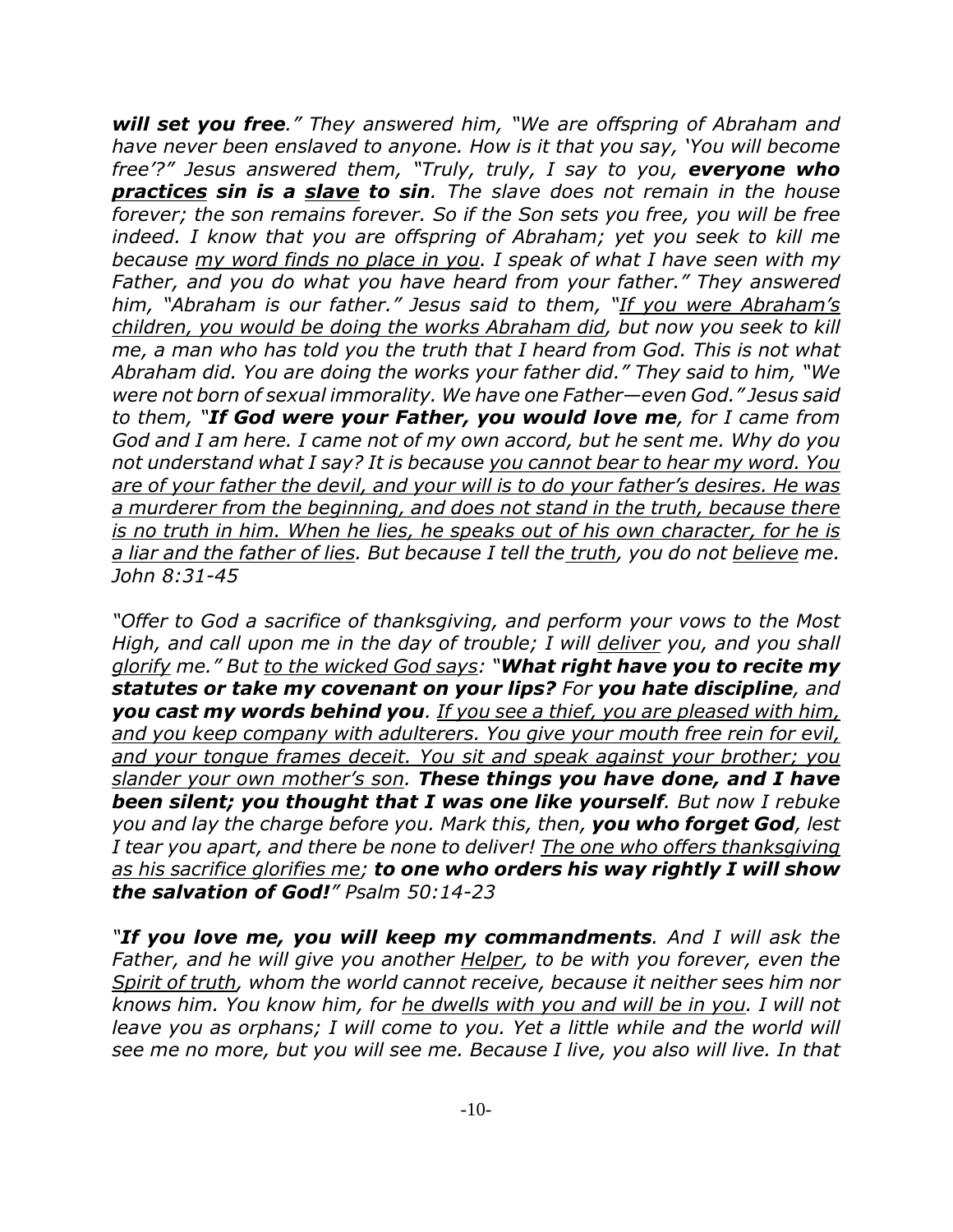*day you will know that I am in my Father, and you in me, and I in you. Whoever has my commandments and keeps them, he it is who loves me. And he who loves me will be loved by my Father, and I will love him and manifest myself to him." Judas (not Iscariot) said to him, "Lord, how is it that you will manifest yourself to us, and not to the world?" Jesus answered him, "If anyone loves me, he will keep my word, and my Father will love him, and we will come to him and make our home with him. Whoever does not love me does not keep my words. And the word that you hear is not mine but the Father's who sent me. These things I have spoken to you while I am still with you. But the Helper, the Holy Spirit, whom the Father will send in my name, he will teach you all things and bring to your remembrance all that I have said to you." John 14:15-26*

*"Because he holds fast to me in love, I will deliver him; I will protect him, because he knows my name. When he calls to me, I will answer him; I will* be with him in trouble; I will rescue him and honor him. With long life I will *satisfy him and show him my salvation." Psalm 91:14-16* (Also see 1John 5:18-19.)

Let's not play games with God. He can't be fooled with empty words of faith when our behavior testifies that our hearts belong to this world instead of to Him. (1John 2:15-17, Gal. 6:7-9) If we know Him from His Word telling us what He is like and all He has done, and from observing all He has made, then we know He is worthy of ALL of our devotion. That includes our being willing to put to death the old deeds of our former self, by the power of His Spirit, and to live for Him instead. (Rom. 6, 7:4-6, 8:13-14, 2Cor. 5:14-15, Gal. 2:20, Phil. 3:8- 21, Rom. 12:1-2) It's what believers will gladly be doing for eternity (after the corruptible nature has been changed to incorruptible - 1Cor. 15:50-53). For now, we're in training. (Titus 2:11-15, Gal. 5:13-25) Let's please our Commander. (2Tim. 2:3-7, Col. 3:23-25, 1:10, Eph. 5:8-12, Rev. 2:4-5, Col. 1:9-23)

Written by Tricia Berg, (October 2018), 12 pp. inc. digital scrapbook page If you have been blessed by this article, you are free to share but do not claim as your own or sell, and do not make modifications and attribute them to me. You can download as many free pdf devotional articles as you wish from my blog: http://layoutfortoday.blogspot.com/ (The most recent articles are at the bottom of the page after you click on the "free pdf downloads" link.) You can also read this article there, where the Bible verses should pop up when you hover over the cites.